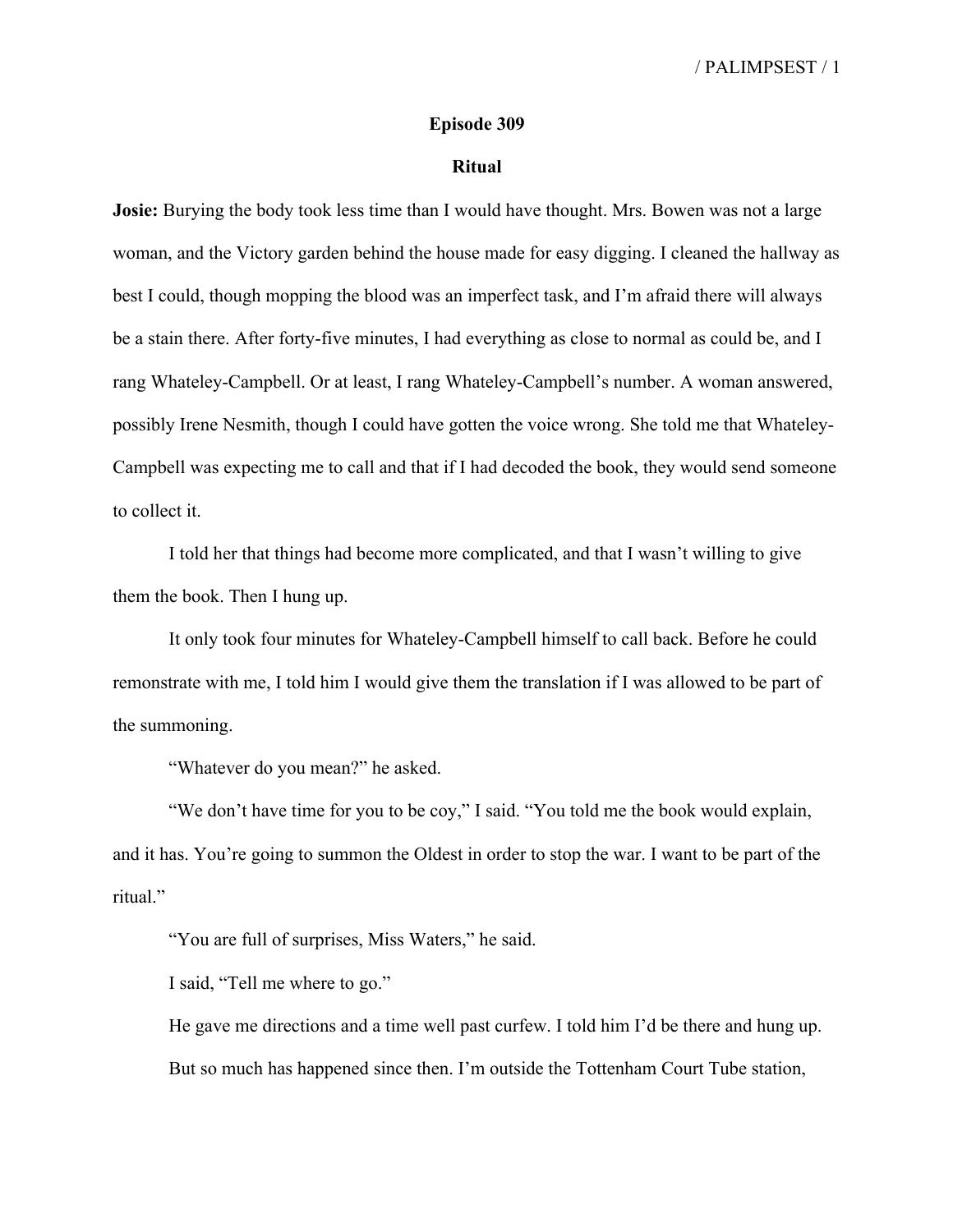waiting for Simon to come back. I hope I have time to get all this down before he gets here and we return to the tunnels. Everything starts then. They'll have the sacrifice secured, and all they need are the right words at the right time. I have those in the book. Even now, right at the end, I still don't know if I'm going to do what they want. I can only believe that these spells are real—I saw their effect on the government agents who killed Mrs. Bowen. But I'm the only one who can read the book. I could throw the whole thing if I wanted. I can stop them. Or I can call down the Oldest. It's up to me, and I don't know what I'm going to do.

Either way, it's the end.

## **[Theme music; credits]**

**Josie:** I've given all my other letters to Mrs. Irving, and told her that I'll post this one to her once it's done. She promised she'd keep them for me. The idea of you ever finding them, finding her, is impossible. I know that now. But somehow it still feels important that I finish the story, as far as I can. I need to tell you. It matters.

Mrs. Irving was shaken by what she had seen, but not as much as I would have thought. Perhaps her dabblings in the occult are more than dabblings, or perhaps the "Keep Calm and Carry On" spirit is much stronger than I gave it credit for. I gave her the letters and told her how important they were to me, and I told her that if I didn't come back in a few days that she could have the few belongings in my room. I have no idea what will happen to the house with Mrs. Bowen gone, but that's probably not going to be a problem until her grandson returns from the war. And either way it won't be *my* problem.

I didn't tell Mrs. Irving everything, but I did warn her that the government was after me,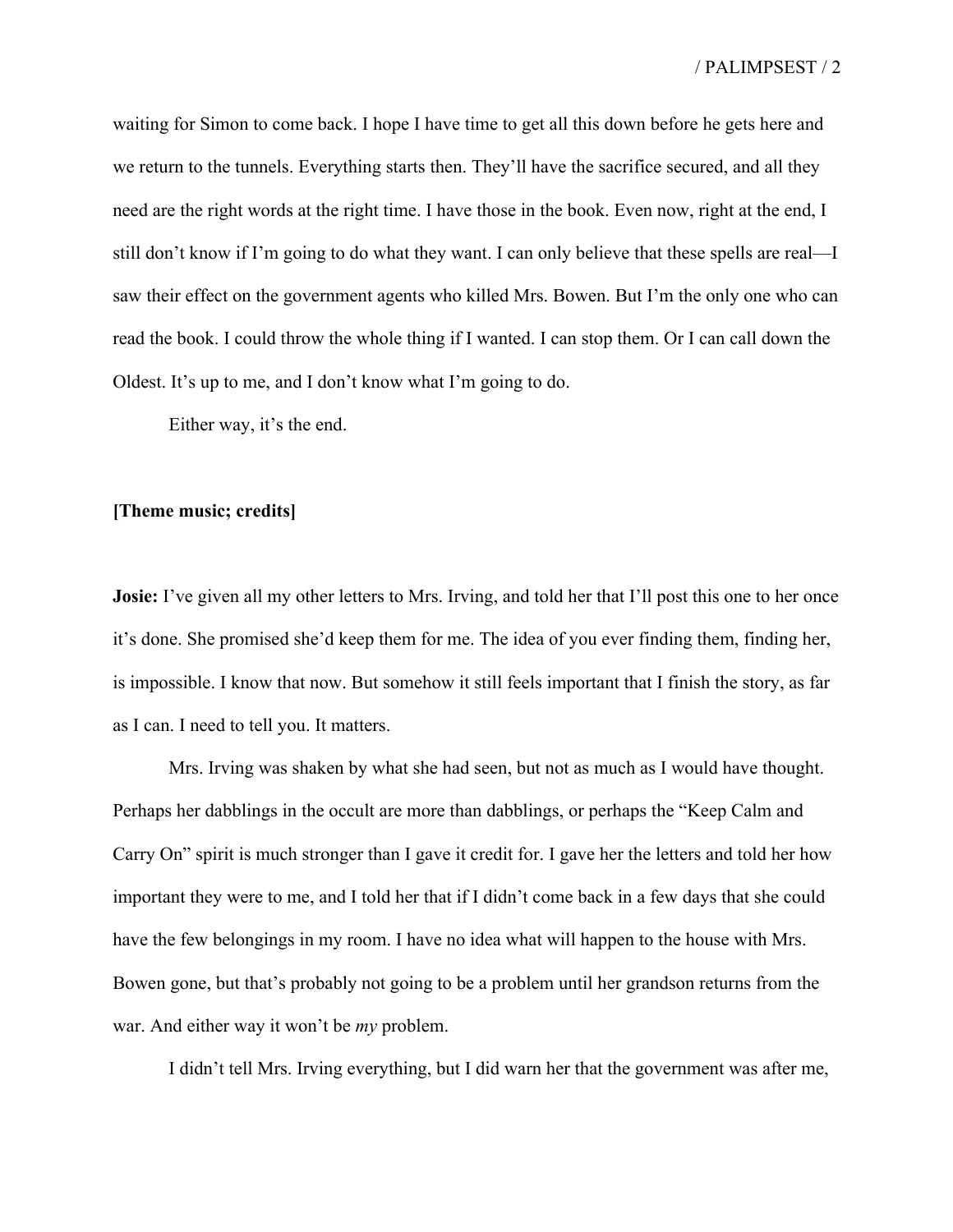and she said she was worried and would keep the doors locked and shuttered.

"It's the Tower card," she said. "It told us this was coming."

She also told me that based on what she'd seen, they had better watch themselves if they were coming for me.

She's right.

#

Whateley-Campbell told me to meet them in an alley off the Charing Cross Road at 10pm. I wore a dark dress and the most unassuming hat I own, and wrapped a scarf around my head. I would have worn my sunglasses, but that would look even more suspicious. I had a vague idea that if I was questioned about breaking curfew that I could plead ignorance, so I wanted to look as normal as possible. I hoped I wouldn't have to test that. I took a small purse, just large enough for my service revolver and the spellbook. Mrs. Irving saw me to the door at 9.

"Do be careful, Josie," she said. And then she embraced me. It's the first time Mrs. Irving has ever touched me beyond patting my hand during a Tarot reading. Her eyes were full of tears. I felt very strongly how alone she was going to be.

And then I walked off the porch into the grass, hearing the bolt slide home in the door behind me. I stopped briefly under the oak tree and looked back at the house. The window of the rooms I had spent the past few months in were dark, I felt a dread certainty that I would never see any of this again. I was aware of the cold night air against my skin, and of the weight of the book in my handbag. I left the garden and moved down the road towards the park.

I had not been out after curfew since arriving in London. More than the emptiness, the thing that struck me was the darkness. The blackout was total, and the silent streets nearly invisible beneath my feet. The occasional outline of a blackout curtain, backlit by lamplight, was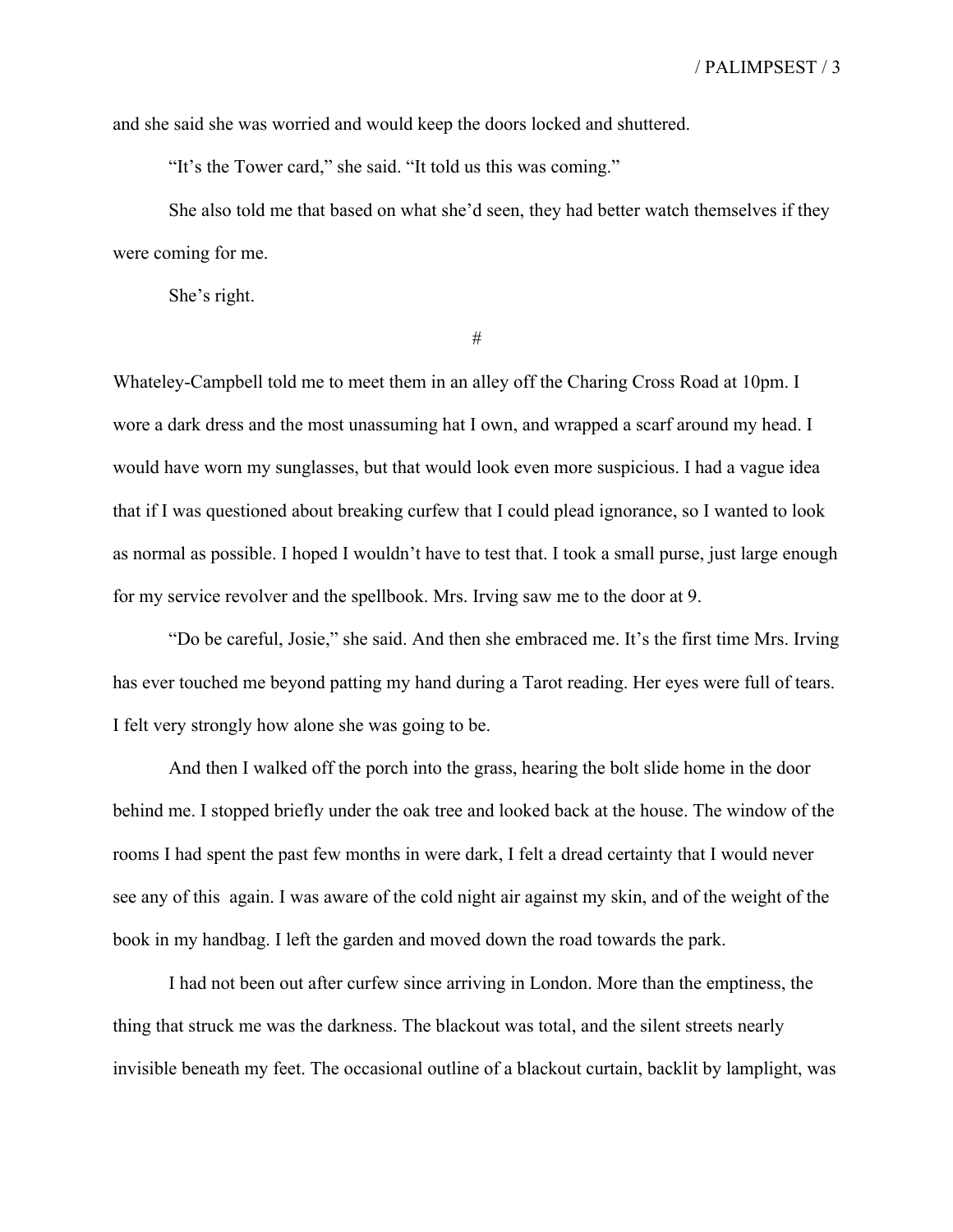the only sign that I wasn't the only living thing in the city. I saw two wardens, but in the dark it was easy to slip into an alley or a doorway and they never saw me.

I passed Hyde Park and turned onto Oxford Street. As I did so, the moon appeared from behind a cloud. It was full, or nearly so, and in the absence of streetlights it cast an eerie sheen over the buildings and trees. It made me think again of *The Wolf Man*. It was exactly the sort of moon that would have transformed Lon Chaney into a monster. "Even someone who is pure at heart," the movie said, "can become a wolf when the moon is full and bright." During the film, I had felt afraid for the woman, chased through the forest by the half-wolf half-man. But now, walking the darkened streets of this haunted city, I felt no fear at all. I was the wolf.

So when I saw the figure standing on the street corner, my impulse was not to run, but to fight. I reached in my handbag, seeking not my gun but the book. Nothing could stand against what it held.

But then I realized I had nothing to worry about. The person on the moonlit corner was dead. He waited for me, and as I passed he fell into step with me.

He looked to be about fourteen, with grey ashen skin, barefoot on the cold pavement. He was wearing…but it doesn't matter. I don't need to tell you what he was wearing, because you know. I recognized your eyes, because they were mine, just as I had imagined. I should have been devastated, but it felt inevitable. And it felt so good to be with you, at last. I wanted to speak to you, to ask you so many things, but then we weren't alone.

As I walked, the dead joined us. They emerged from side streets and alleys, they climbed from bomb craters and walked out of Underground stations. They were not the historical dead I had been seeing. They were all new dead, people from now, dressed in contemporary clothes. Simple citizens, torn and damaged and bloody. I knew them. With the same certainty I'd felt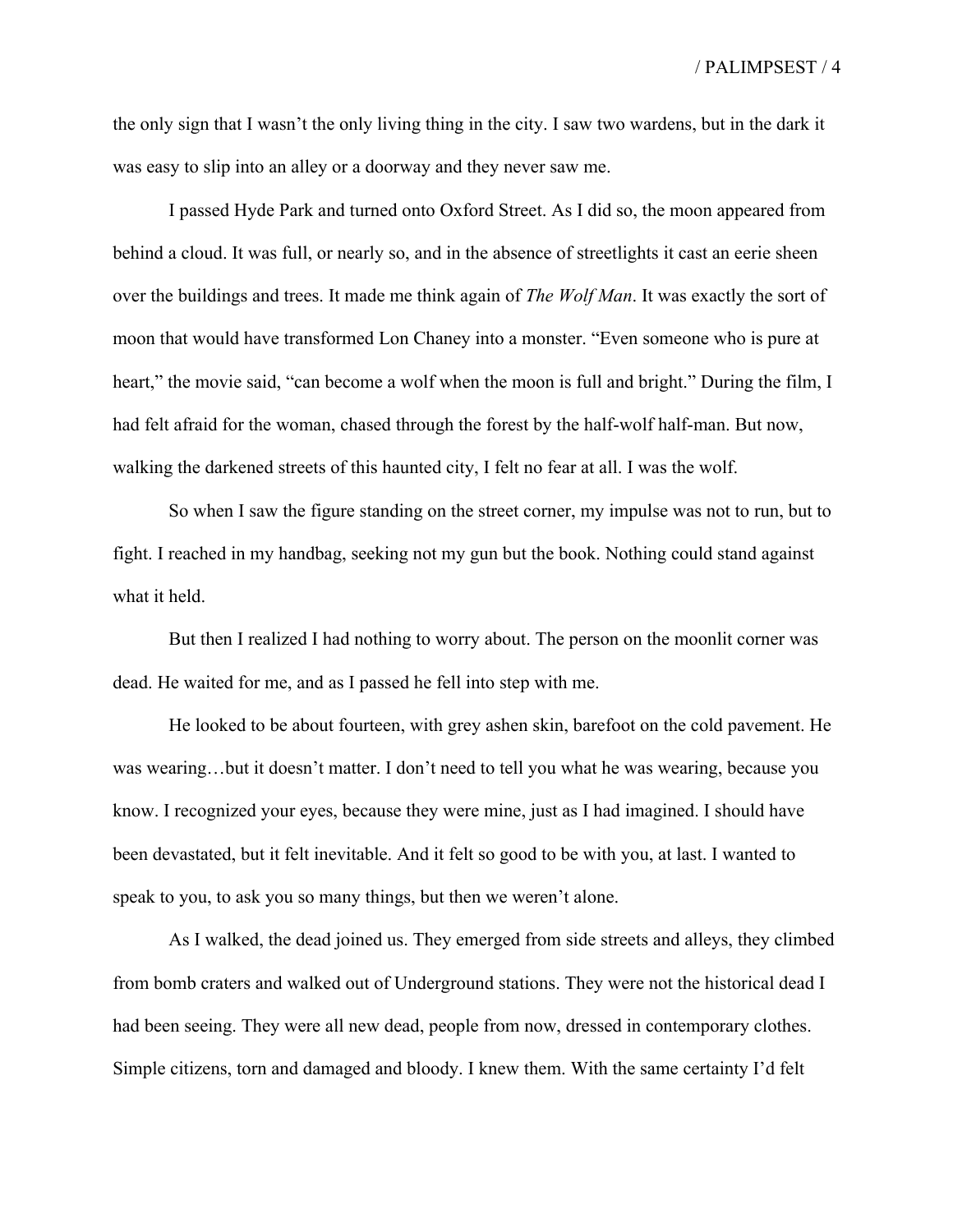about everything since Mrs. Bowen. These were the residents of Hawthorne, blown into ghosts by German bombs that I knew were coming. Blameless unthinkable victims. They followed me as I moved through Soho, more and more of them.

By the time I reached Charing Cross Road, there was a throng around me, a spectral tide that washed me forward, inexorable as time. We swept down the empty street, past darkened bookshops and theaters, silent except for the susurration of phantom feet.

Cecil's Court was near Leicester Square, a short alleyway full of old books and antiques, shuttered and filled with shadow in the blackout. I reached it just before ten.

Whateley-Campbell was standing halfway down the alley, with Irene Nesmith and the man in the sailor's clothes from the meeting by the Tower. I stopped near them, alone now, but I knew you were with me. Whateley-Campbell's voice was subdued, a curfewed whisper.

"Miss Waters, thank you for coming. You have the book?"

I showed him the book but did not relinquish it. I said, "It's the final spell you want, right? Summoning the Oldest?"

Everyone, even Whatley-Campbell himself, stiffened like I'd said something dangerous. It was exactly the same reaction as soldiers at Bletchley Park if one of us talked about our work outside the huts.

"It is," he said. "We had a version from a different translation, a translation we discovered too late was flawed.

"And that summoned the ghosts?"

"Among other things," he said, and I remembered the thing I had heard in the Tube tunnels.

"What's going to happen if it does what it should?" I asked.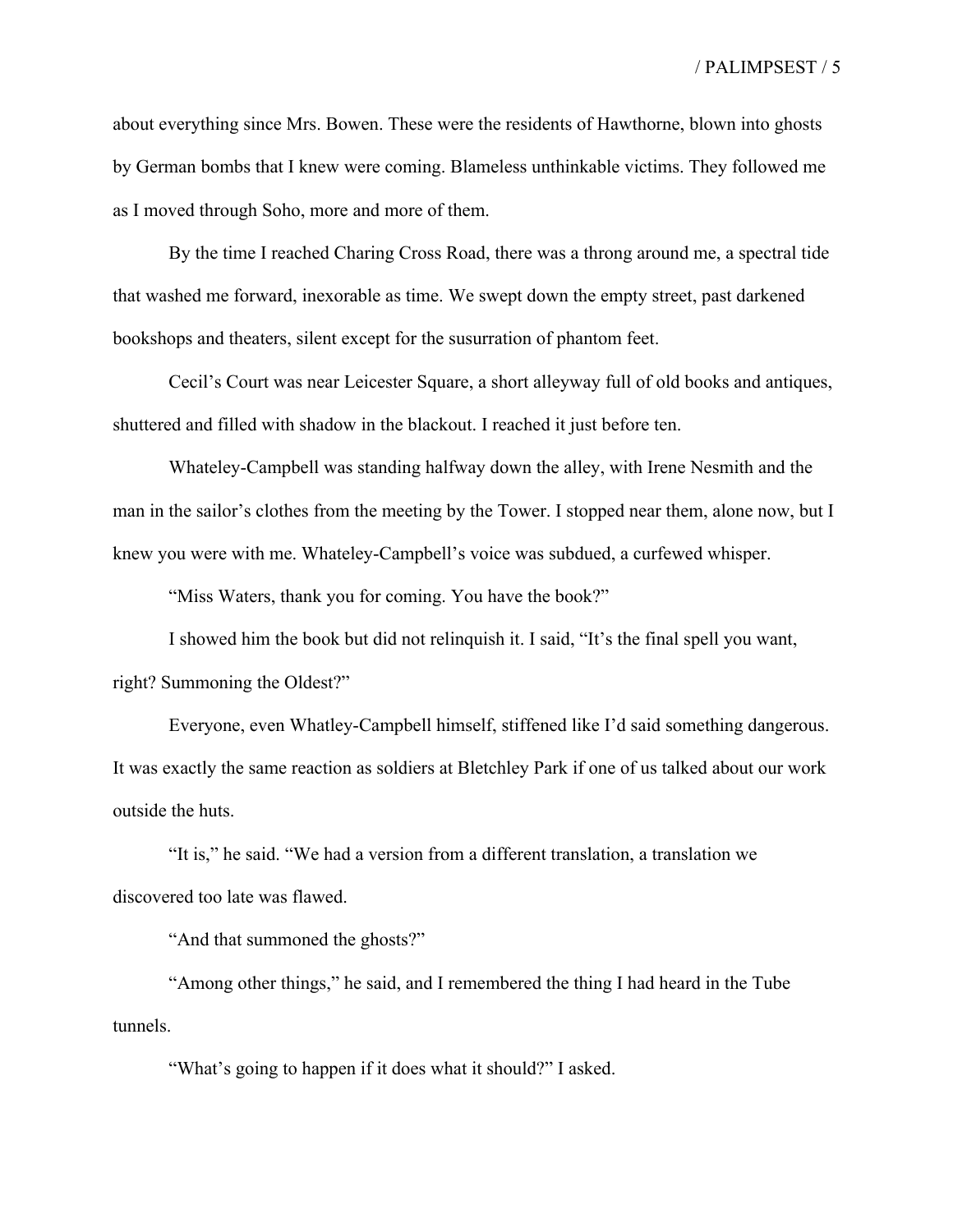"We are somewhat pressed for time, Miss Waters," he said, and Irene Nesmith glanced nervously at the mouth of the alley. "What do we need for the spell?"

"I need to know what will happen," I said. "How many people will die?"

He waved his hand. "It's an irrelevant question."

"Since I won't share the translation unless you answer me, I find its relevance is heightened by context," I said. "How many?"

"I mean the question can't be answered," he replied. "When the…Oldest emerges, the world will change. He will usher in a new world order in which things like living and dying become meaningless."

"So, a large number."

"Miss Waters, why are you here if you don't intend to help us?"

The sailor stepped forward, not threateningly, but not unthreateningly.

I sighed. "You need darkness, you need candles, you need seven knives wrapped seven times with seven cords. You need blood from each of the participants, though a token amount seems to be all that's required. You need the words I've translated. And you need a sacrifice. Blameless, and as young as possible."

Irene Nesmith smiled. "Thank you, dear," she said. "We have all those things but one. Simon?" She nodded at the sailor, who slipped out of the alley and faded into the shadows. I didn't ask where he'd gone.

"We've chosen a place where we won't be interrupted," Whateley-Campbell said. "In the old days they'd have found a cave or some other naturally occurring deep place. Luckily the Passenger Transport Board has made things simpler for us."

He led us back into the streets, and we retraced my route up Charing Cross Road to the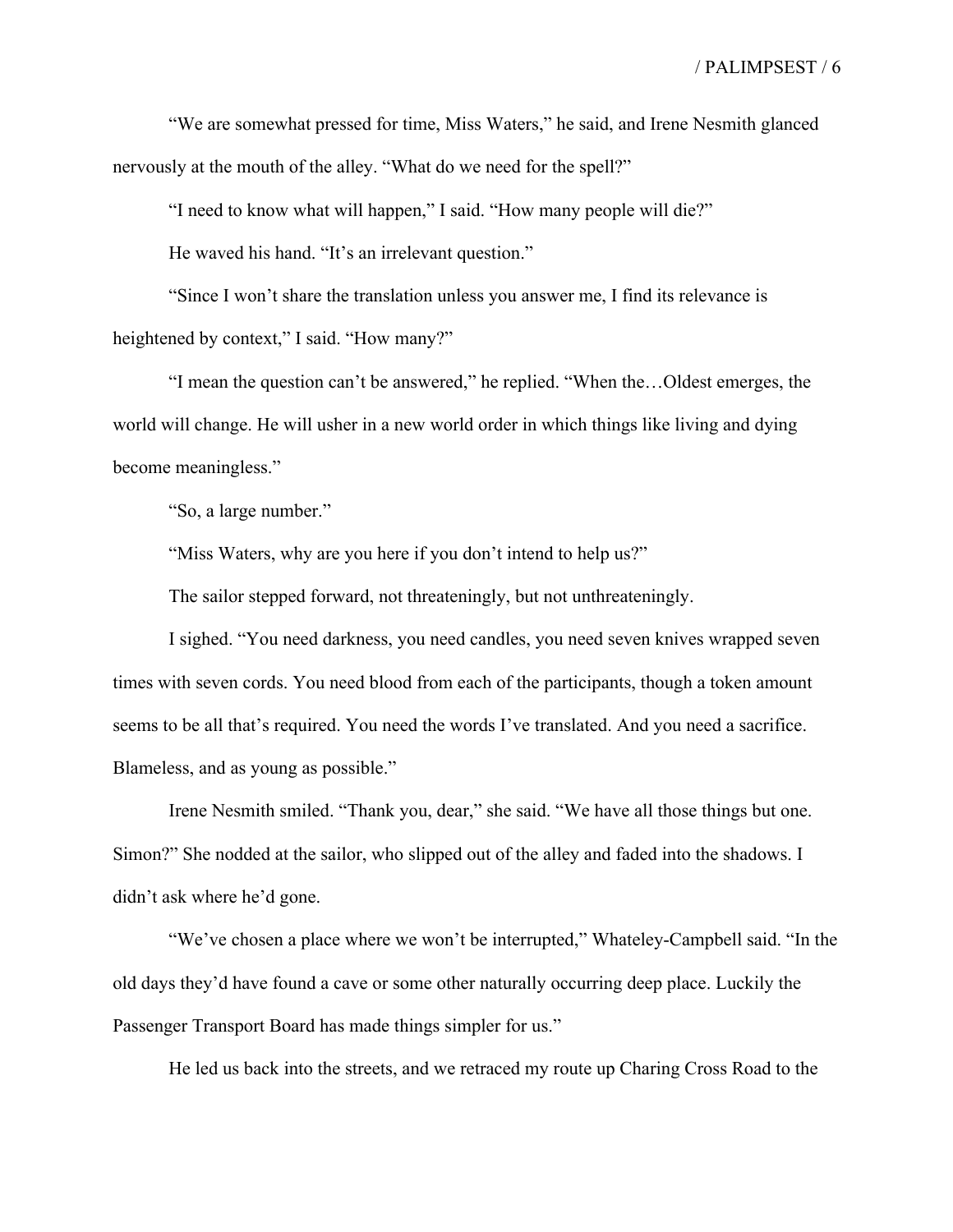Tottenham Court Underground. Three other members of the group were waiting on us—the other woman from the alley by the Tower, and two men I had seen on the edge of the crater on the Stamford Road. They followed us down the steps.

We passed through the people sheltering on the platform, earning only a few curious looks as we slipped into the tunnels. It was cooler here, both because of the depth and darkness and because of the chiller plant blowing its icy air into the tunnels. We walked for few minutes in the dark, and then Mrs. Nesmith pointed out a small opening in the wall, a service tunnel it looked like, that away into black.

Once inside Whateley-Campbell risked a torch. The service tunnel was narrow and stuffy, the walls too close to extend my arms. We followed it for several hundred yards, and then it opened out into what appeared to be a natural cave, although it could be the beginning of a planned expansion that was abandoned when the war began. The space was roughly fifteen feet by twenty, hardly large, but big enough for what we needed. The group members began preparing. Mrs. Nesmith took a number of large butcher knives from her bag and passed them around. Each of the others began wrapping cords around the handles, coarse cords like a thick twine, but dark and waxy. Whateley-Campbell handed one to me, already wrapped.

"If you wouldn't mind, Miss Waters, going back up to the entrance and waiting on Simon. He'll be here momentarily with our last participant. And then we can begin."

So I am here, outside the Tube station, writing this final letter to you. There are ghosts in the streets, watching me, but I don't see you among them.

I don't know where Simon has gone, or how he's going to accomplish what he has to do, but I know he'll be returning with a sacrifice. What that means is he'll bring an innocent person, possibly a child, who we will use our knives to open up. As the innocent bleeds out, I'll read the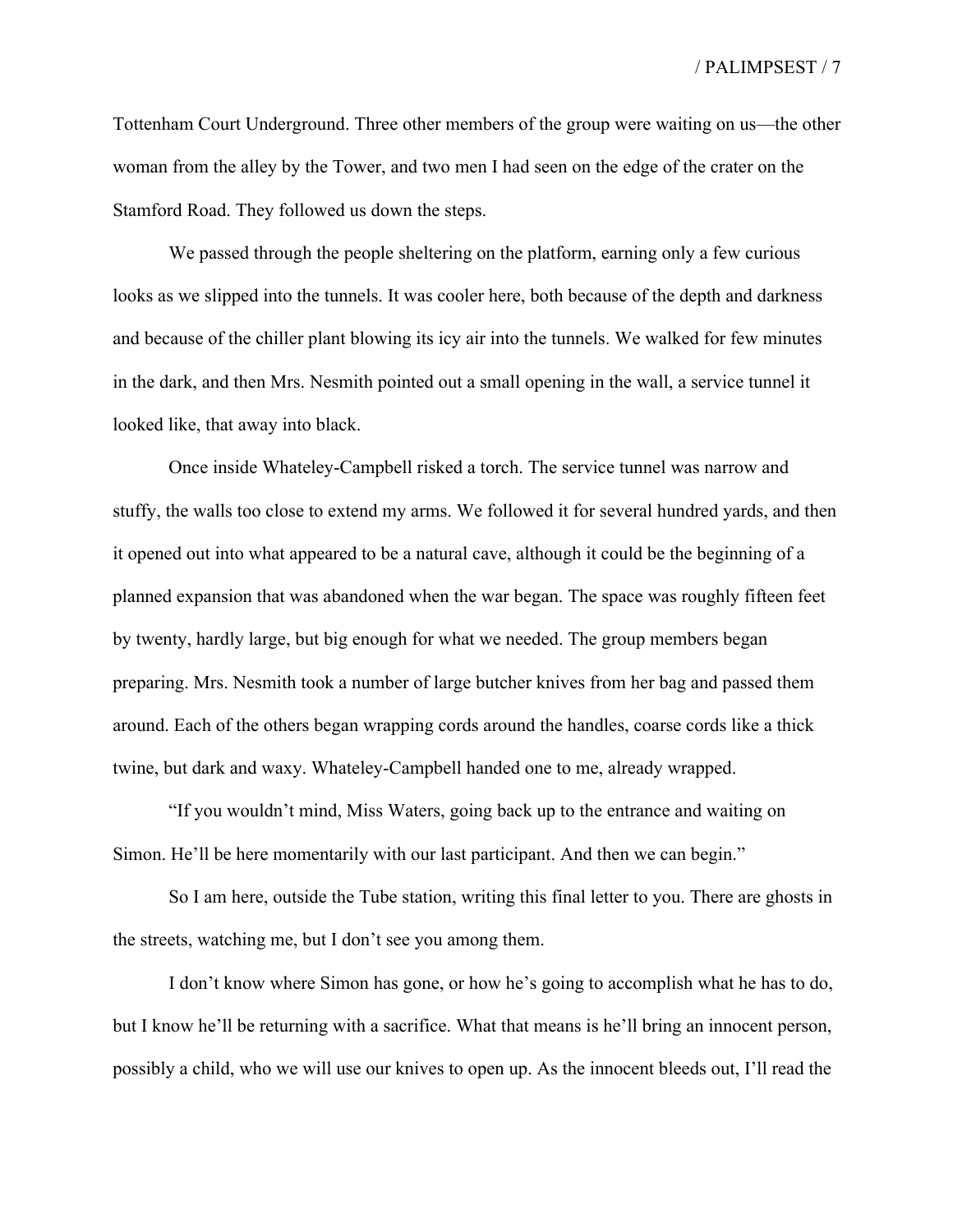words and we'll mingle our own blood, pricked with the bound knives, with that of the child.

And then the Oldest will rise from the Summer Isle and transform the world.

I could stop it in a hundred ways. I could read one word wrong and make it all go south. I still have my service revolver, and it has a bullet for each of the cultists, but I'd need to be fast and I couldn't miss once. And of course, I could just disappear—wander off into the darkened streets, throw the book in the Thames, and fly home to America tomorrow, assuming they haven't alerted the airports about me. I could figure out how to avoid the British government once I was home.

Or I could do it. I could raise the Oldest and end it all.

The sacrifice isn't the sticking point. As I watch the Hawthorne dead, gathered in the street before me, I know there's already so much blood on my hands that a little more means almost nothing in the scheme of things.

I know it was you, earlier, standing in Oxford Street, walking with me in the dark. And if you're here, if you're one of them, then you aren't…

Safe isn't real. Solace isn't real. I only wanted to make the world safer, so I've been wrong from the beginning. I've only always been wrong.

The sirens are starting, so the bombs are about to fall. We'll hear them as we bleed beneath the streets. That seems fitting.

I wish you were here. You were here before, but I can't find you. I can't help you. What happened to you? What is this for, without you?

I see Simon coming up Oxford Street, holding a sleeping girl on his shoulder. She looks no more than eight. This is it.

I'm going to post this to Mrs. Irving, so she can keep it with the others. I still don't know